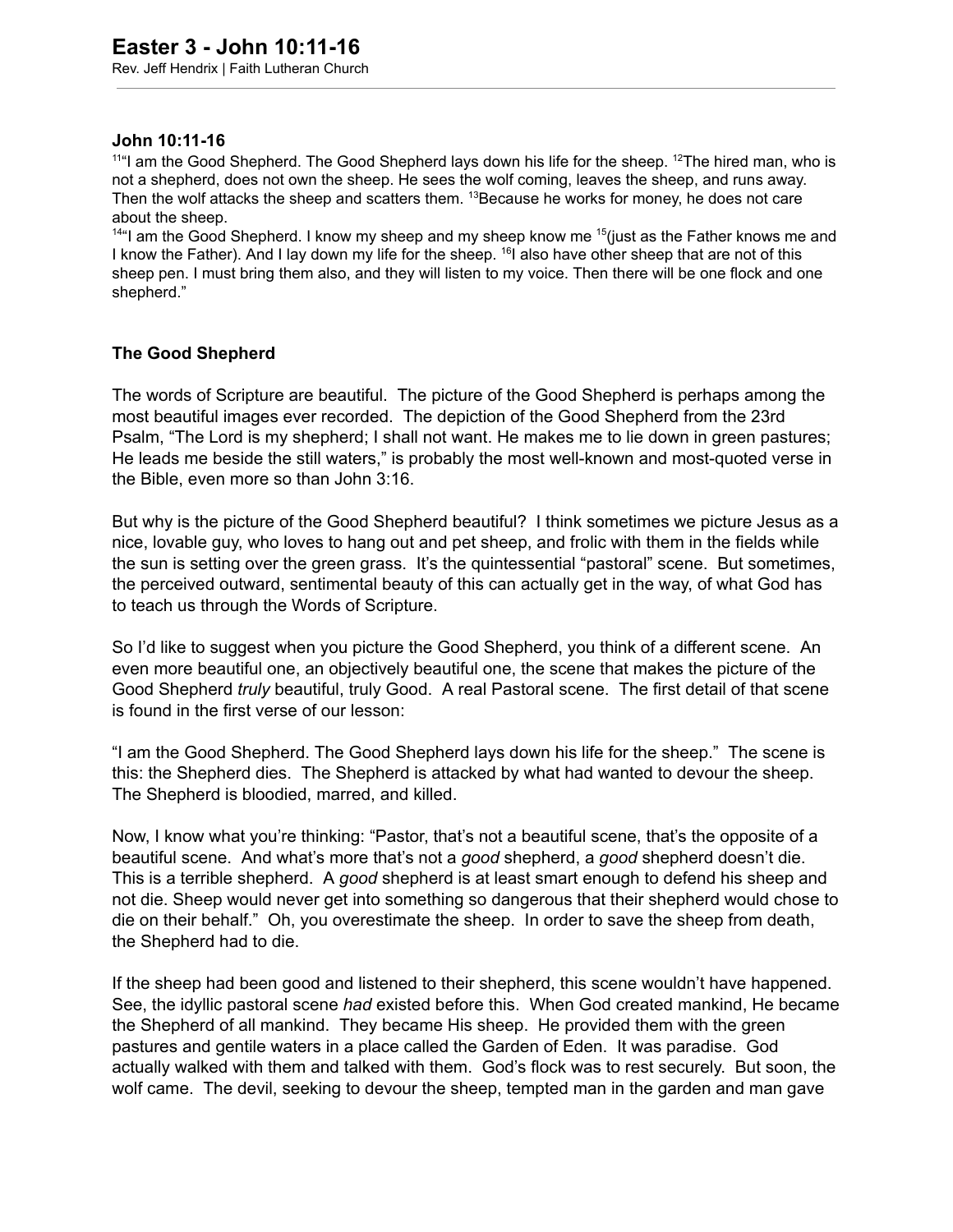in. Man strayed from the Shepherd's protection. That straying, that sin, has been passed down to each generation. To us.

We are sheep. God has given us the promise of green pastures through the Word and the promise of gentile waters in Baptism, and yet, we stray too.

We stray from God's fold. We misuse God's name, we despise God's Word, we don't honor our authorities, we hate, we steal, we give others a bad name, we covet. So many things that "deceive us and lead us into misbelief, despair and other shameful sin and vice." And so many times have we given in and wandered towards eternal danger.

But here's a second detail of this beautiful scene, of what makes the Shepherd 'Good'. He says, "I am the Good Shepherd. I know my sheep and my sheep know me."

There was a Palestinian shepherd that once was said knew all his sheep by name. One day an American tourist came to check it out, and the shepherd was willing to oblige him. Pointing to one sheep amid the entire flock, the shepherd called a name and sure enough, that sheep raised its head and made its way through the flock to the shepherd's side. Pointing to another sheep and calling another name, he drew a second sheep to his side. He repeated this until all the sheep had left the watering hole and joined the shepherd.

"How can you tell them apart," the tourist asked, "When they look so much alike?" "Well," replied the shepherd, "I know this one by his deformed ear, and this one by the tuft of wool torn from his back, and this one by his infected eyes." And so on, the shepherd continued. The shepherd knew his sheep by their defects. Likewise, the Good Shepherd knows us by our defects.

He knows one sheep for his weakness in failing to put God first. He knows another for her endless worrying, another for their feeling of helplessness, another for their flaring temper, and another for their deep feelings of regret, and others for their doubts and fears.

Now, again, I know what you're thinking, "Pastor, this isn't a Good Shepherd. I don't want my Shepherd to know all my faults. That's not good."

But there's something different about this Good Shepherd. He doesn't use our sins against us. He doesn't blackmail us with our various faults and make us do things to make up for what we've done against Him and against others. No, He knows our sins, our failures, our weaknesses, He knows them intimately: He took them on Himself and He died with them. He took our sin, and in return, gave us His perfection. And now, He knows us as His own, as His redeemed sheep. And He also knows what each of us still need.

He knows one sheep who struggles with responsibilities. The one who doesn't think about anything except the here and now, the one who lets anything and everything come first before hearing the Shepherd's Word. The Good Shepherd doesn't put anything else before them. They are His first priority. He gives them everything they need.

He knows the sheep who is despised by the rest of the sheep. The one pushed to the outside of the flock because they're different, they're poor, they're helpless, they're sick; they're young;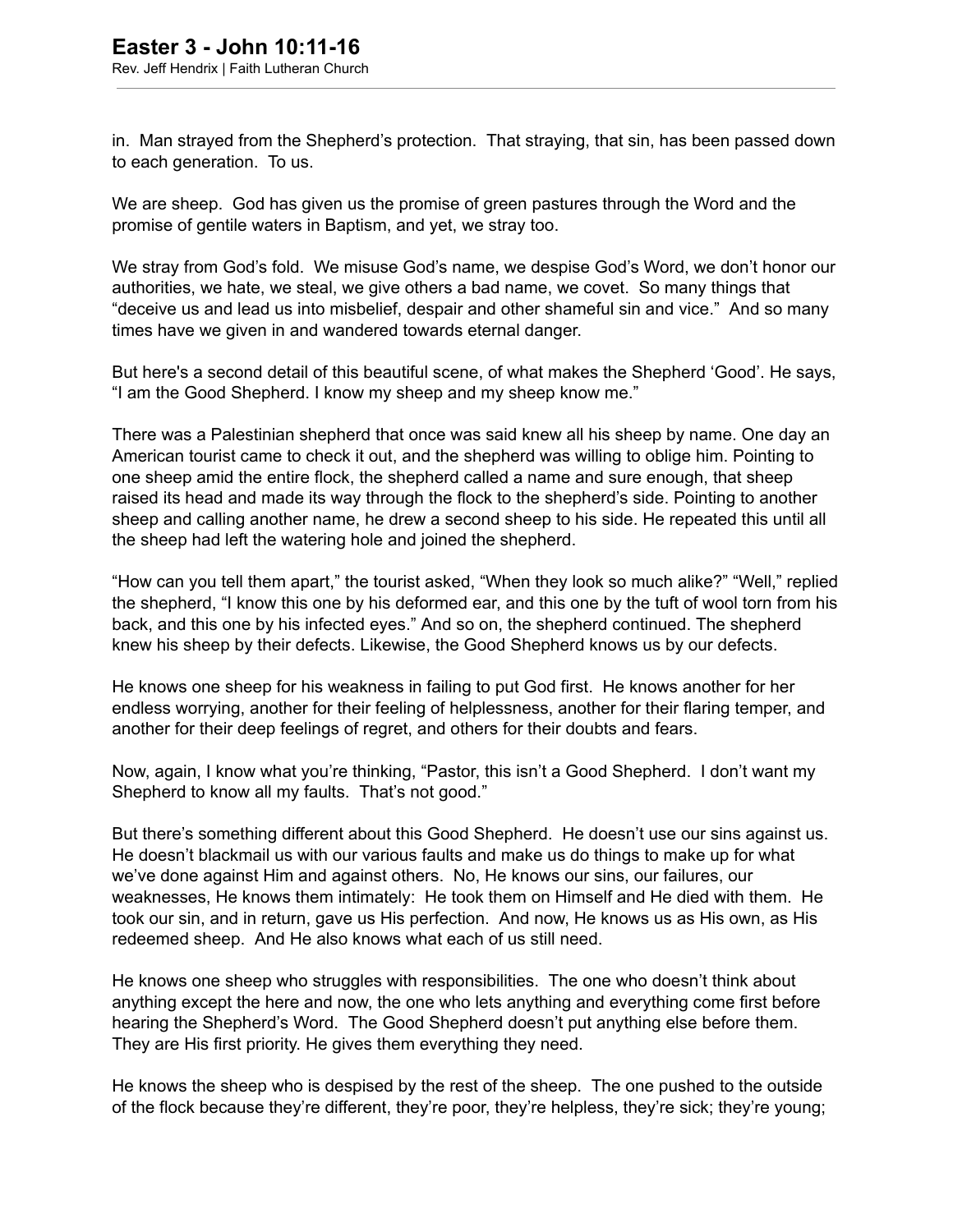they're old; they're insignificant. The Good Shepherd doesn't overlook them. He loves them, takes care of them as more valuable than Himself, and pursues them with love and concern. He brings them to Himself.

He knows the sheep who is frightened. The one who is keenly aware of their danger and lack of strength. The one who is lonely, the one who is insignificant in *their own* eyes, He comforts them. "Why are you so timid," He says, "I am your Shepherd, I fight for you."

He knows the sheep who are weak, He comes to them with His power. The sheep who are ignorant, He speaks simply with them. The sheep who have a need, that no one else knows or could imagine, He knows them. The sheep who hungers for acceptance, friendship, and love, He blesses and comforts with His love.

This is the beauty of the Good Shepherd. "I am the Good Shepherd. The Good Shepherd lays down his life for the sheep...I am the Good Shepherd. I know my sheep and my sheep know me."

Jesus is the Good Shepherd of sinners. He's not the Shepherd of people are good all the time. He's the Shepherd of sinners who aren't. He's our Shepherd. And He doesn't make us pay for our sins. He doesn't make us make up the time we lost for our irresponsibility. He doesn't make us do anything for all of our straying. He paid for it with His own life.

The Good Shepherd is Good because the sheep are not, and He laid down His life for them. He's a Shepherd who is Good because He knows His sheep. He doesn't just hang out and pet the sheep, He takes on their sins and weaknesses, and He dies with them and for them, and then rises. With the same hands that were marked with the nails, He now carries His sheep. He knows what they need.

Jesus is pastoral. He is the true Pastor. The word "pastor" by the way, simply means "shepherd." *Good* Pastors know their sheep and lay down their life for the sheep. Now, again, I know what you're thinking: "Pastor, are you a good shepherd?" No, I am not, I'm not *a* Good Shepherd. In fact, I have more in common with a hireling than the Good Shepherd. I fail as a shepherd, as a pastor, too. I also am a sheep. I too, need a Shepherd, a Good Shepherd who will lay down His life for me. One who knows my failings, but also knows what I need, and will provide for my needs.

And yet Jesus has hired me to shepherd for Him. He's given me the means to do so, the means which bring what I need and the means which bring what you need.

Through the Words of Scripture, He brings others into His fold; He brings you into His fold. And through Scripture, you know Him. You know your Good Shepherd, because you hear Him. You know your Good Shepherd, because He's joined you to Himself in Baptism. You know your Good Shepherd, because He's died for you, and given you His body and blood as your guarantee in the Lord's Supper. You know your Good Shepherd because He rose from the dead, which proves that you have eternal life too, that you will join Him in the green pastures of heaven. That "though you are tempted [and stray, because of your Shepherd who died for you and knows you, you will] still in the end overcome and retain the victory."